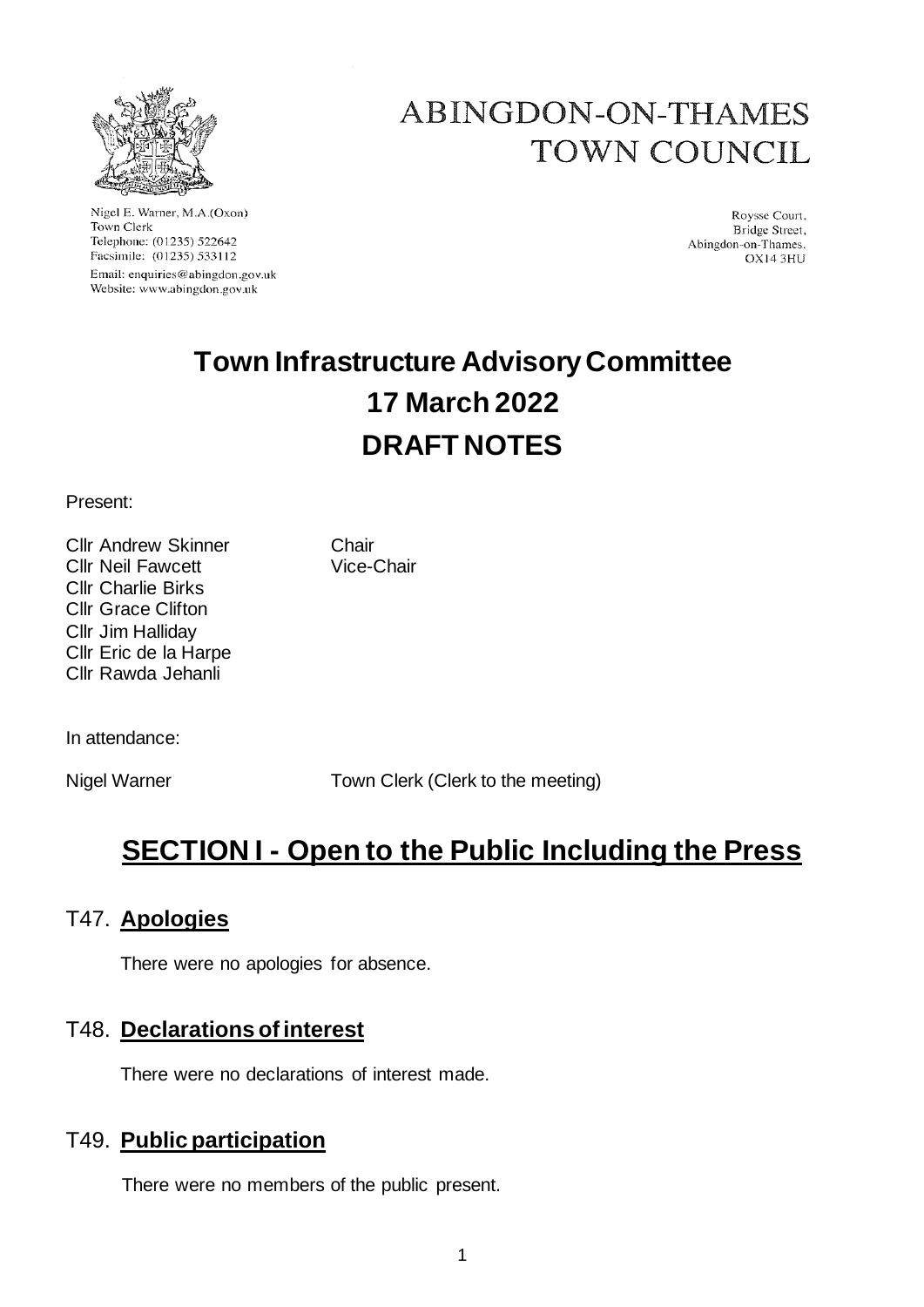## T50. **Notes of meeting**

The meeting received and considered the [draft notes](https://www.abingdon.gov.uk/wp-content/uploads/2022/01/Draft-notes-13.1.22-Town-Infrastructure-Advisory-Cee.pdf) of the meeting of the Town Infrastructure Advisory Committee of 13 January 2022.

T35 – Neighbourhood Plan. Cllr Grace Clifton stated that she had prepared a report for the meeting but that this had not been attached to the minutes either by way of appendix or electronic attachment. The Town Clerk stated that he would review this and take appropriate action. Subsequent to the meeting the report has been added as an appendix to the draft notes of the meeting of 17 March 2022 as the minutes from the January meeting have already been presented to the council.

The [draft notes](https://www.abingdon.gov.uk/wp-content/uploads/2022/01/Draft-notes-13.1.22-Town-Infrastructure-Advisory-Cee.pdf) of the meeting of the Town Infrastructure Advisory Committee of 13 January 2022 were agreed as a correct record.

## T51. **Forward Plan and Actions Register**

#### **Actions Register**

The actions register report, which may be found [here](https://www.abingdon.gov.uk/wp-content/uploads/2022/03/Item-5-Actions-Register-17.3.22_Town-Infrastructure-Advisory-Cttee.pdf) was noted and the following items discussed:

16 September 2021, T10: Planning Panel. Cllr Jim Halliday stated that the notes against this action said "refer to governance review working group as part of their work on evaluating the system introduced in September 2022." He felt that given the comments which had been made by the Planning Panel were such that this was rather late in the process. In response the Town Clerk stated that this note was ambiguous and incorrect, it referred to the date of the implementation of the new committee system which was actually September 2021. The Town Clerk stated that the working group had not yet met as the intention was that the Council should go through a full six months of meetings so that it had enough time to evaluate any changes which may need to be made, having given enough time for the new system to establish itself. Therefore, the intention was to undertake this review following the end of the current cycle, ahead of the new municipal year. Members considered that it was important that this review take place.

The concerns raised by the Planning Panel were detailed in the action plan for this committee. Councillor Halliday stated that the intention was that plans should be reviewed by all Members, but the evidence was that this was not happening. One of the pressing issues was that the work in relation to planning was falling on just three Members and so they felt it was necessary to increase the size of the panel as this would spread the workload more manageably. It was envisaged this would be one of the matters to take to the Governance Review Implementation Working Party and the committee look forward to this meeting taking place. In the meantime, it:

#### **Recommended to the Town Council: that the size of the Planning Panel be increased from three to five members.**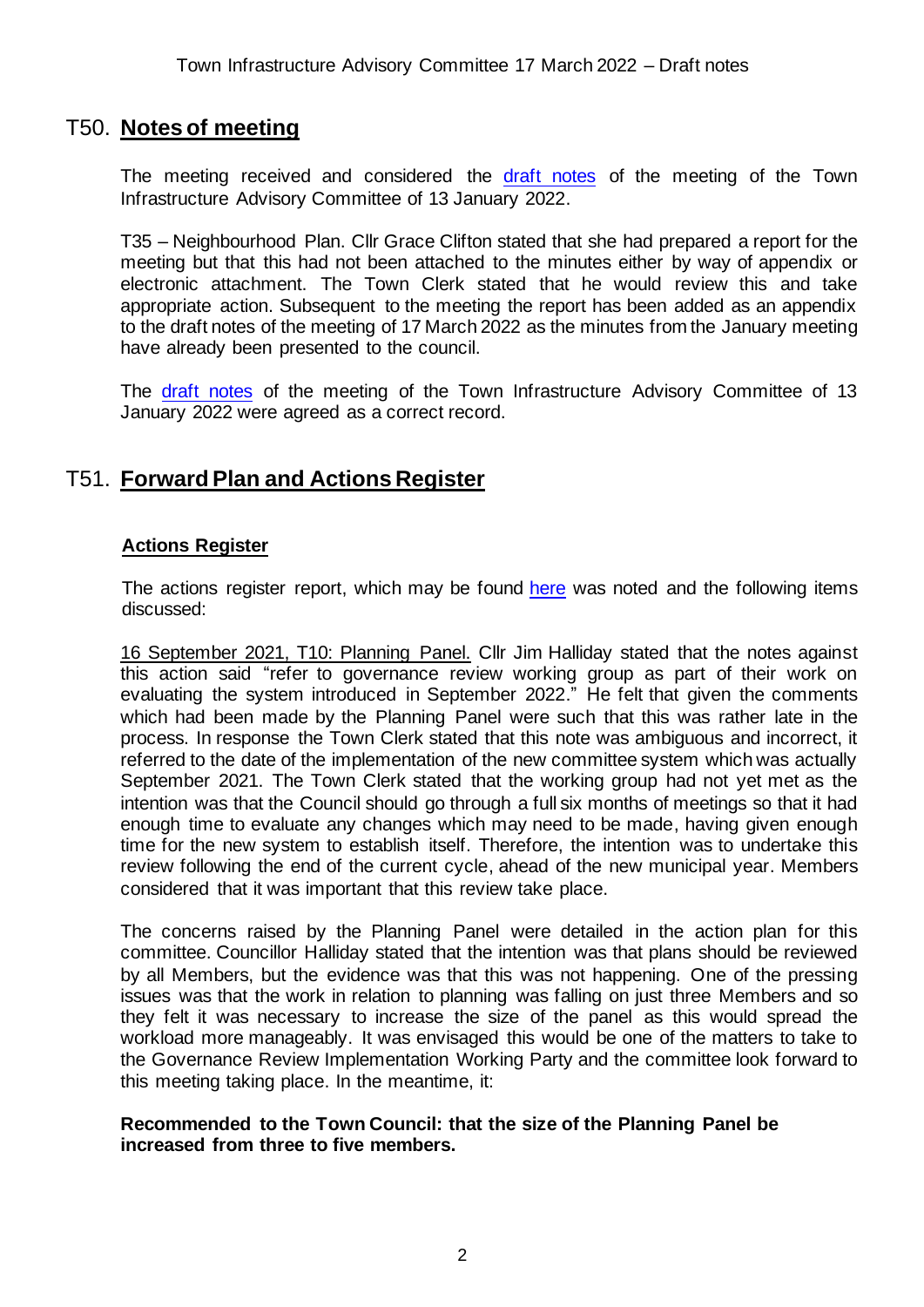#### Cllr Grace Clifton volunteered to serve on the Planning Panel. **The committee recommended to the Town Council that Cllr Grace Clifton be appointed to serve on the planning panel.**

Cllr Jim Halliday also stated that in terms of the timing it would assist members if the date of the panel was moved to later in the week, i.e. a Thursday as this would give members the weekend to review which plans should be referred. The Chair, Cllr Andrew Skinner, stated that he was of the view that the date to be chosen for meetings to take place should be a matter for the Planning Panel members to decide.

11 January 2019, Roundabouts – A15: Cllr Charlie Birks noted the suggestion that this action should be transferred to the Traffic Advisory Committee. He queried whether that was the best place for this but in any case, felt that the Town Council should press the County Council very hard on this subject so matters could be concluded; it appeared to be a fairly straightforward matter – the County owned the roundabouts, and the Vale was the planning authority. The town clerk stated that he understood the frustration. This was the oldest action on the Council's action list and was one over which we had no control beyond writing letters. He had suggested transfer to the Traffic Advisory Committee as there were members of all authorities at that committee, including county officers and it was helpful if the matter was primarily discussed at one committee. He added that in any case the Traffic Advisory Committee reported to the Town Infrastructure Committee.

Cllr Jim Halliday stated that he had made vigorous representations on this matter at the last Traffic Advisory Committee. He understood why the Town Clerk was making the suggestion to transfer the action to that committee but was concerned by lack of progress. He suggested that a report back from the Traffic Advisory Committee be requested for the next meeting of this committee.

Cllr Neil Fawcett stated that he was not convinced that Traffic Advisory was the best committee to consider this as the county officers in attendance were not the ones who would be responsible for this action, although they may pass advice on to colleagues. He felt that in reality this matter would not be resolved until we were able to get hold of the person who was responsible. He had taken from previous discussions that there was an agreement in relation to maintenance of roundabouts at South Oxfordshire but that the person who would lead on this no longer worked for the authority.

It was agreed that this matter should be transferred to the Traffic Advisory Committee and that a report be requested back from the committee in time for the Town Infrastructure Committee in June. **The chair, Councillor Andrew Skinner, stated that in the meantime he would make enquiries and representations to the County Council regarding this matter.** He would ask Cllr Neil Fawcett in his role as a County Councillor if he required assistance on this matter.

20 January 2021, Bus shelters A60. Councillor Charlie Birks raised the issue of the Drayton Road bus shelter which had been installed as part of a new development but had been removed due to its poor location. Cllr Jim Halliday was concerned that the developer had a commitment to install a bus shelter, but this bus shelter had not as yet been replaced. According to minutes from 2017 the developer had removed the bus shelter because the bus shelter had been placed in the centre of a cycle lane. This needed to be expedited because the longer it was left, the harder it would be to do. **The Town Clerk would make appropriate enquiries of the District Council and if necessary, the developer, and**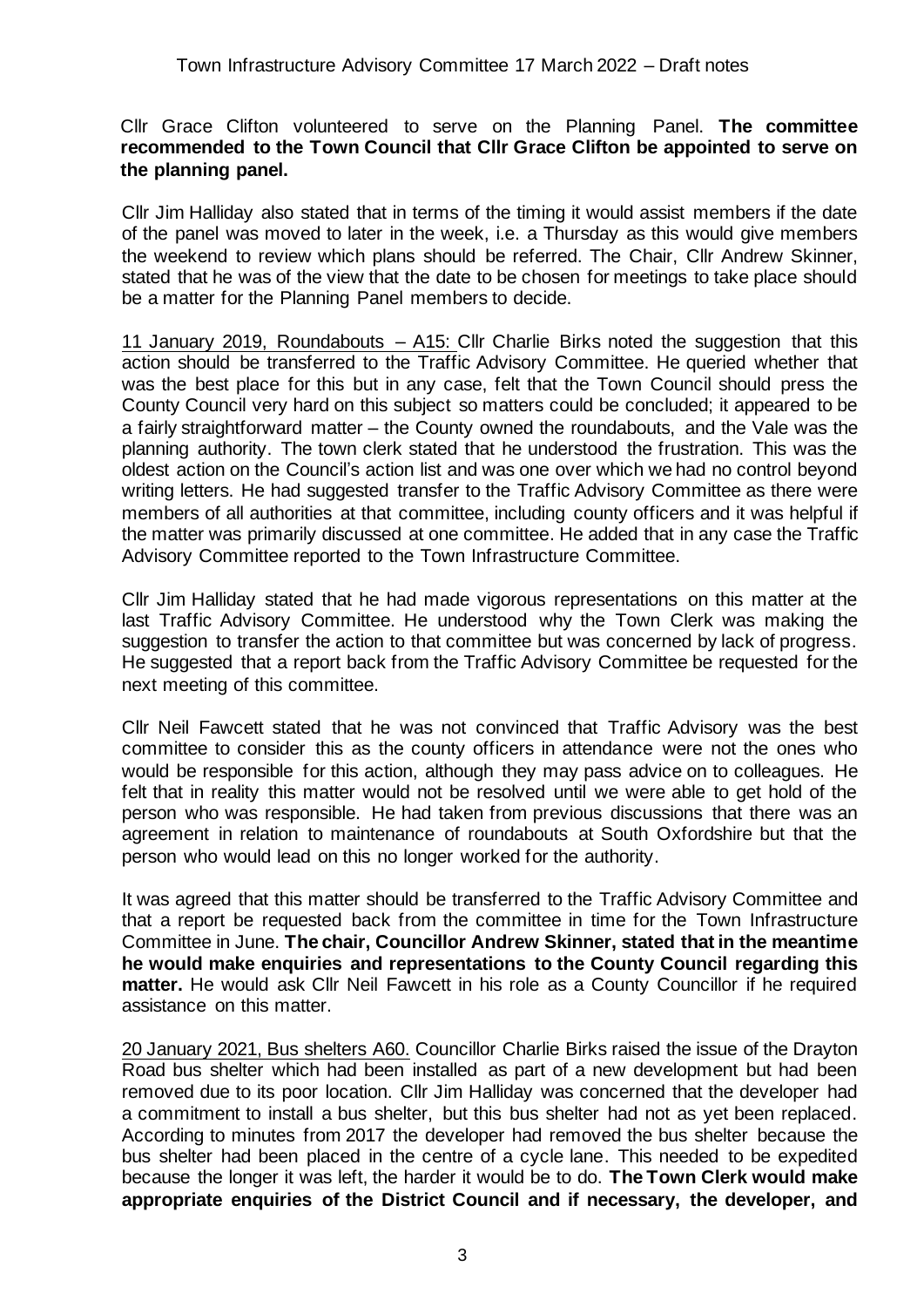#### **report back to the next meeting regarding whether we would be able to resolve this.**

18 November 2021, membership of Town and Country Planning Association - T27. It was noted that the council had agreed to join the association subject to a member being the council contact. Cllr Jim Halliday had volunteered and consequently **the committee requested the Town Clerk to make the necessary arrangements to join.**

13 January 2022, T37 cycle path bridge and T38 20MPH zones: The committee agreed that both of these specific actions as minuted were complete and should be removed from the actions register.

With regard to T37, cycle path bridge, the Chair, Cllr Andrew Skinner, reported that he had spoken with District Councillor Mike Pighills. It had been agreed that this would be an appropriate use of CIL monies, but Cllr Skinner had stated that this should be District Council money, as it was a District Council property.

#### 9 June 2021 - Sponsorship of benches- A10.

The committee received a draft [policy](https://www.abingdon.gov.uk/wp-content/uploads/2022/03/Item-5-Bench-Policy-17.3.22-Town-Infrastructure-Advisory-Cttee.pdf) on memorial benches from the Town Clerk which had been drafted in consultation with the Cemeteries and Outdoor Services Manager.

The committee considered the policy in detail and the following points were made:

- Paragraph 3.7: If a refund is required in relation to a bench and we cannot contact the person who paid for it, it was suggested that the refund be placed into a suspense account. However, a different view was put forward, that the onus should be on the applicant to inform the council of any change of their contact details and that setting up numerous suspense accounts would prove to be overly bureaucratic .
- Paragraph 4.5: this paragraph stated that the Town Council would maintain memorial benches. It was felt that it could be written in a "more generous" way e.g., the Town Council will do its best to maintain the benches etc.
- Paragraph 4.6: states "No additional mementoes, e.g., statues, flowers, wreaths, vases etc will be permitted on or around the bench." The committee debated whether or not such a clause was necessary and whether it was enforceable. The Town Clerk stated that the origin of this paragraph related to issues in the cemeteries where benches have been surrounded by various items which can be a hazard to those using the bench and made maintenance more difficult. Some members felt that this paragraph should remain as it will give council staff the right to remove such items. Others felt that it should be rephrased along the lines of "people are requested not to leave mementos at the bench because of the hazard they can present to users of the cemetery."
- Paragraph 4.7 This was ambiguous as it was not clear whether the council would be charging for both the bench and the dedication park. The Town Clerk confirmed that it would be both and would make appropriate amendments.
- An explanatory note should be added to the policy regarding how it would be communicated to the public. Following discussion members were of the opinion that a press release was not appropriate.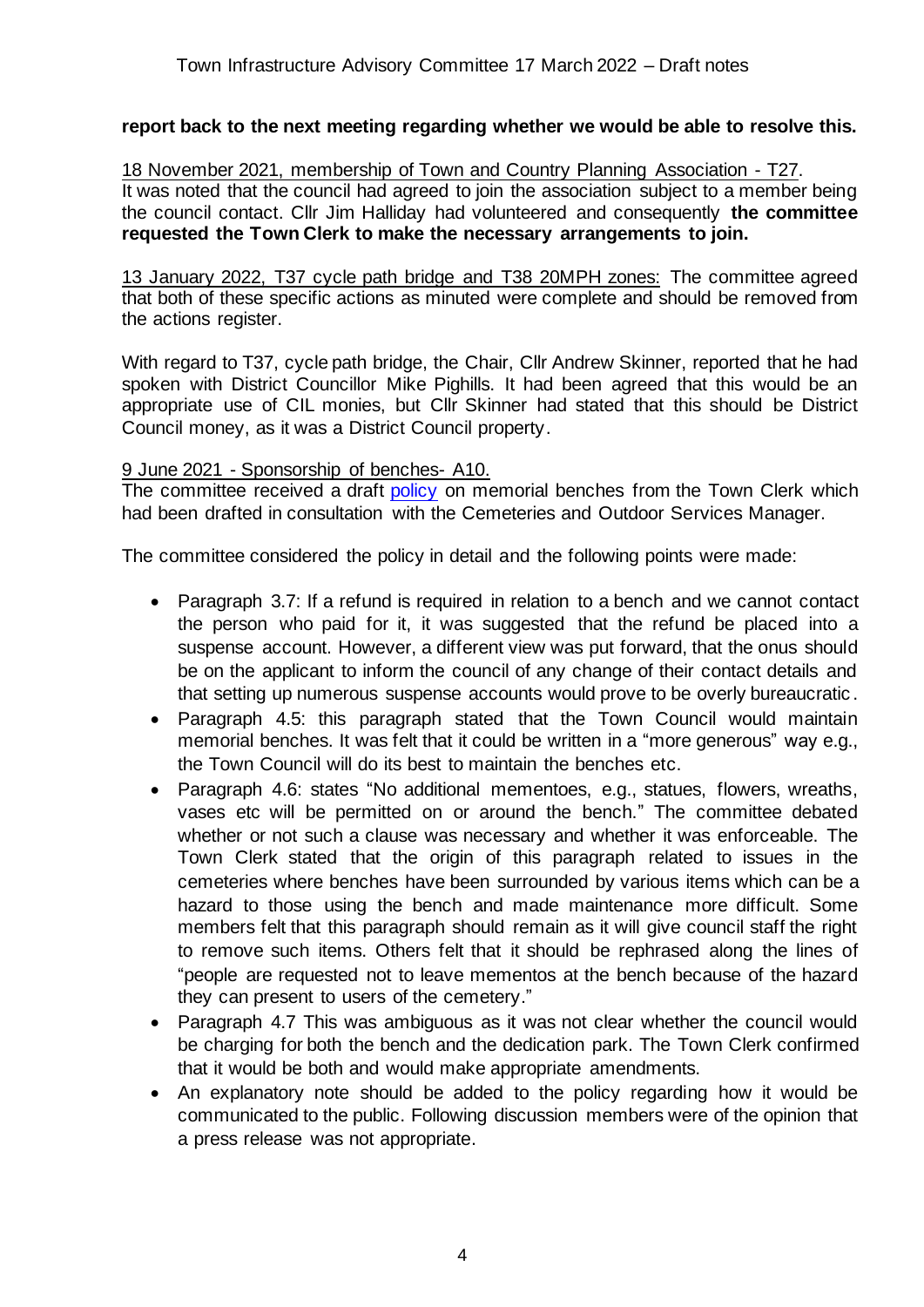#### **Recommended to the town council:**

**1 That the memorial bench policy be approved in principle and that authority be delegated to the Town Clerk to accept further comments from members in relation to the draft policy following which he would then make amendments to the policy, consult with committee members on these amendments and then adopt the final policy.**

**2 That when approved, the policy be published on the website together with an explanatory article.**

#### **Forward Plan**

Where items are marked red this indicates further information / discussion / decision at the meeting.

| <b>Review of local</b><br>transport support                             | Apr to June 2021    | Review of local transport support                               |
|-------------------------------------------------------------------------|---------------------|-----------------------------------------------------------------|
|                                                                         | Jun 2021: review    | Query resourcing of the local transport support -               |
|                                                                         |                     | suggest transfer to July-Sept 21                                |
|                                                                         | Jan to Mar 2022     | Report to January 2022 meeting approved                         |
|                                                                         |                     |                                                                 |
|                                                                         | Update Mar 2022     | See report on agenda for meeting of 17 March 2022,              |
|                                                                         |                     | this will issue will require urgent consideration. Staff        |
|                                                                         |                     | resources are under some pressure at present, but               |
|                                                                         |                     | this will have to be progressed                                 |
|                                                                         |                     |                                                                 |
|                                                                         |                     |                                                                 |
|                                                                         | Oct to Dec 2020     | Submit to DC                                                    |
|                                                                         | Jun 2021: review    | Chase Albert Park Appraisal with Vale                           |
|                                                                         | March 2022 update   | Working Group to submit final version for approval by           |
|                                                                         |                     | VWHDC by 30 September 2022.                                     |
|                                                                         |                     |                                                                 |
| <b>Albert Park</b>                                                      |                     | Cllr Halliday reported to the meeting that he had spoken        |
| <b>Conservation</b>                                                     |                     | with Roger Thomas has been working through the                  |
| Area Appraisal-                                                         |                     | revised draft with and Grant Audley-Miller, who are both        |
| updated timescale                                                       |                     | members of the working group. It was anticipated that           |
|                                                                         |                     | the draft will then be circulated to the group and then         |
|                                                                         |                     | submitted to the Vale. If both the Cabinet member and           |
|                                                                         |                     | the Conservation Officer are content then it would go           |
|                                                                         |                     | for public consultation by the Vale, as local planning          |
|                                                                         |                     | authority and then be submitted for approval by the<br>Cabinet. |
|                                                                         |                     |                                                                 |
|                                                                         |                     |                                                                 |
|                                                                         | Jan to Mar 2021     | End of Stage 1; commission consultancy re stage 2 so            |
| Neighbourhood<br>$Plan$ – updated to<br>reflect March 2022<br>timescale |                     | that starts 1/4/21                                              |
|                                                                         | Apr to Jun 2021     | Stage 2 of Plan                                                 |
|                                                                         | Jan to June 2022    | Neighbourhood Plan area agreed by VWHDC March                   |
|                                                                         |                     | 2022                                                            |
|                                                                         |                     | Public engagement                                               |
|                                                                         |                     | Prepare Reg 14 draft plan                                       |
|                                                                         | <b>Jun/Jul 2022</b> | Six-week formal consultation by Town Council                    |
|                                                                         | Sept/Oct 2022       | Prepare Reg 16 plan and submit                                  |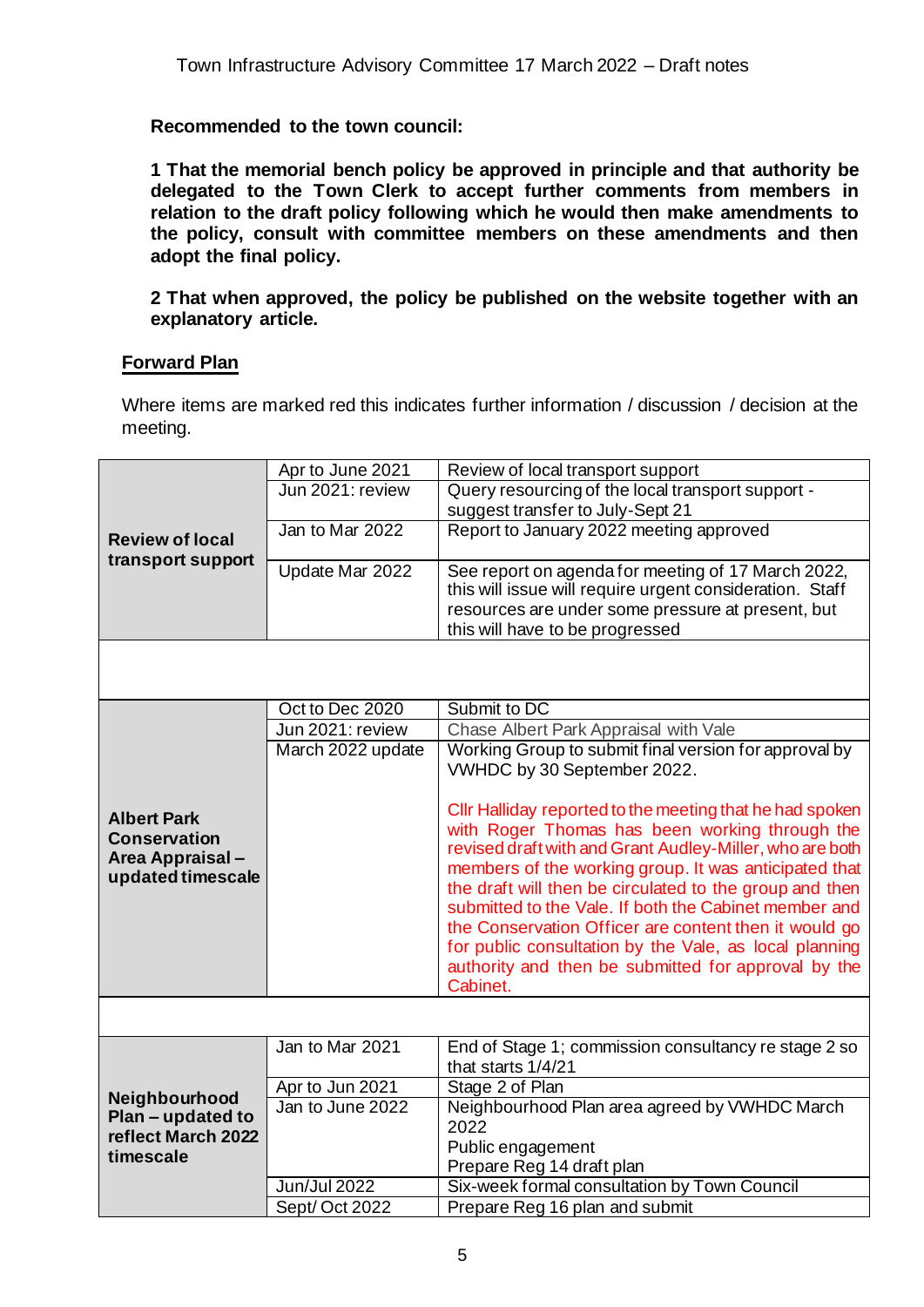|                                                                                                                                          | Autumn 2022       | Six-week formal consultation (run by VWHDC)                                                   |  |
|------------------------------------------------------------------------------------------------------------------------------------------|-------------------|-----------------------------------------------------------------------------------------------|--|
|                                                                                                                                          | Jan to May 2023   | Examination and referendum                                                                    |  |
|                                                                                                                                          |                   |                                                                                               |  |
| <b>Travel initiatives</b>                                                                                                                | Jan to Mar 2021   | Discuss the merits of the active travel and LCWHIP<br>adoption by the TC.                     |  |
|                                                                                                                                          | July to Sept 2021 | Promote cycling and walking infrastructure. Awaiting<br>LCWHIP publication prior to adoption. |  |
|                                                                                                                                          | March 2022 update | See separate item on agenda for meeting of 17                                                 |  |
|                                                                                                                                          |                   | March 2022 – timescale to be agreed having                                                    |  |
|                                                                                                                                          |                   | regard to current workloads and priorities                                                    |  |
|                                                                                                                                          |                   |                                                                                               |  |
| <b>Town Centre area</b><br>appraisal-revised                                                                                             | Oct to Dec 2022   | Commence town centre conservation area<br>appraisal                                           |  |
| <b>March 2022 - to</b><br>commence<br>following formal<br>submission of<br><b>Albert Park</b><br><b>Conservation</b><br><b>Area Plan</b> | Mar to June 2023  | Submit town centre conservation area appraisal<br>to district council                         |  |

## T52. **Traffic Advisory Committee 9 February 2022**

These would be considered at the next meeting.

# T53. **Neighbourhood Plan**

A written update from Cllr Grace Clifton [attached](https://www.abingdon.gov.uk/wp-content/uploads/2022/03/Neighbourhood-Plan-update-for-Town-Infrastructure-17-March-2022.pdf) was noted.

In relation to paragraph 6 it was noted that the support required was in "peaks and troughs." Cllr Clifton had discussed this with the Town Clerk and agreed a way forward, with the Town Clerk as lead officer who would allocate and manage officer support which was required in terms of publicity on the Town Council's website, a social media and practical local arrangements in relation to booking rooms. The Chair Cllr Andrew Skinner suggested that the understanding be written down and the Town Clerk agreed to do this.

Cllr Jim Halliday stated that the Neighbourhood Plan was a major council project and was working to a very finite timescale which it was important to keep to. If additional resource was required this needed to be found. Cllr Skinner stated that was content this had been discussed and that if more resource was required to keep the project moving he asked that Cllr Clifton and the Town Clerk should contact him. The Town Clerk thanked the Chair but hoped that this would not be necessary as most of the work is contracted-out to Feria Urbanism so the amount of staffing support was not great.

In relation to paragraph 7 of the report, members expressed some disappointment with the lack of engagement by the Vale town centre project consultants with the Town Council's Neighbourhood Plan Steering Group. Unfortunately, they were also due to attend a meeting of the group which had taken place on 16 March 2022 but had failed to turn up.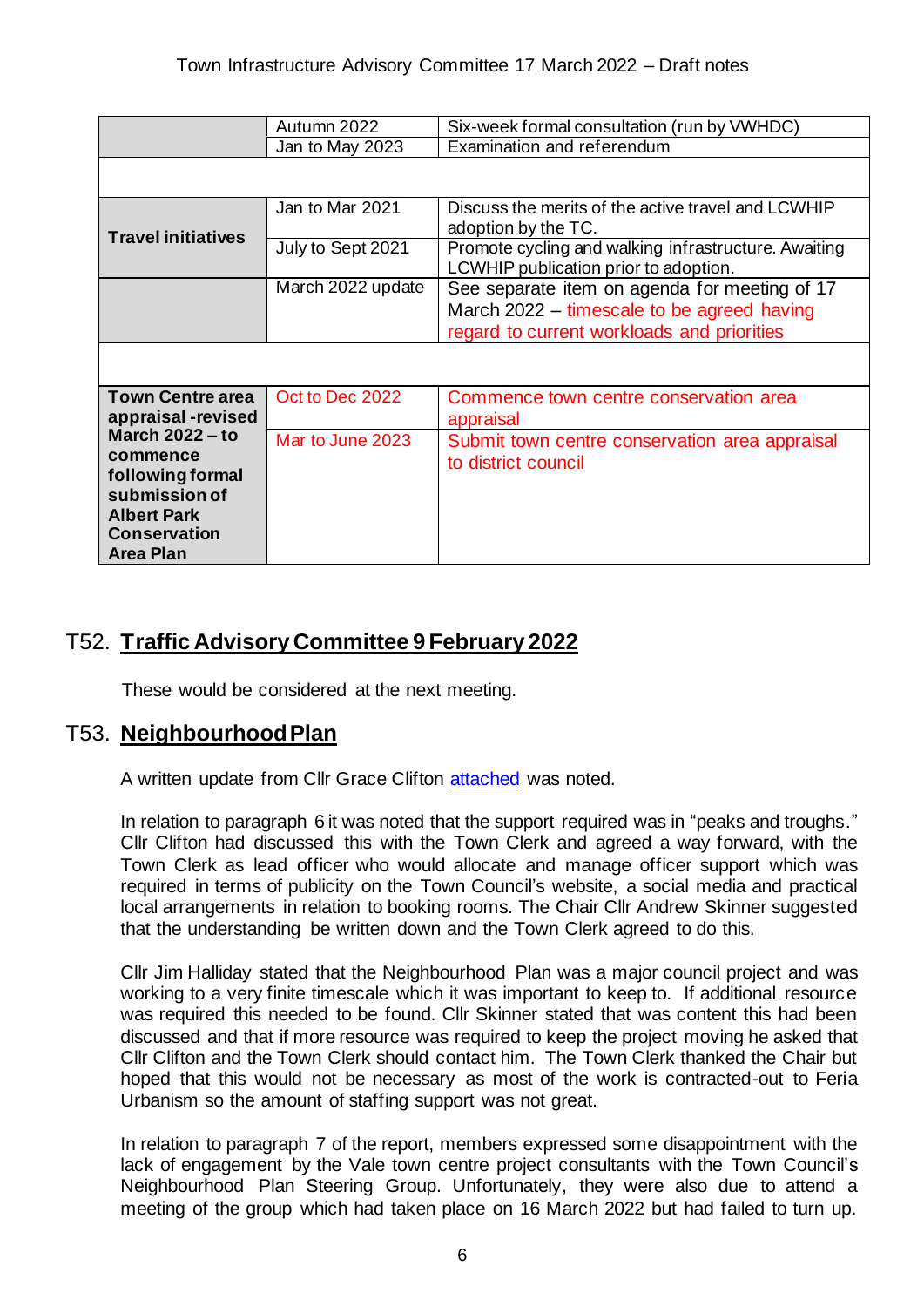Cllr Neil Fawcett reported that he appreciated the problems and this had been taken up with the consultants. Cllr Clifton reminded the Committee that the section 14 consultation in relation to the Neighbourhood Plan was due to take place in June/ July 2022 and that the recent Vale press release on the town centre stated that there would be consultation on that project in the summer; it was important that both consultations were effectively aligned. On a related-matter Cllr Skinner stated that the recently issued Vale press release in relation to the town centre had a missed a number of opportunities.

Cllr Jim Halliday stated that he was concerned that terminology for the various plans was consistent as it was confusing for residents, especially in relation to the town centre work being undertaken by consultants for the Vale. Cllr Fawcett stated that he was aware of this issue and that work was taking place to improve matters.

Cllr Clifton informed the Committee of the next three next topics being tested:

- Access and movement (linking to the LCWIP two members of the group also serve on the LCWIP);
- Business and employment;
- Leisure.

There were also three cross-cutting themes emerging - Healthy town, sustainability and people – how designs for Abingdon affect different groups.

There was a dedicated website in relation to the Plan which could be accessed [here.](https://www.abingdon-neighbourhood-plan.org/)

A public meeting was held on 3 March 2022 and the presentation made by Feria Urbanism and the Steering Group may be found [here.](https://www.abingdon-neighbourhood-plan.org/downloads)

The Chair, Cllr Andrew Skinner, thanked all those involved for what we a very professionally driven project.

The report was noted by the Committee.

## T54. **Bus Service 41**

The Committee noted the email which was received from Thames Travel on 2 March 2022 which stated:

"I thought I should write with an update on the status of bus industry funding in England, and the implications this has for the 41 service, which we have operated as a partnership with you for several years now.

"You may have seen in the media recently several articles highlighting the possibility of widespread reductions and / or withdrawal of bus services, following the scheduled end of COVID-19 emergency government funding on 5th April 2022. I am pleased to advise that this week we have learned the emergency funding is to be extended for a further 6 months until early October 2022, although at a reduced level compared to that currently provided. This means the "cliff edge" which had been expected to lead to reductions in services from April 2022 has now been pushed back, which is good news.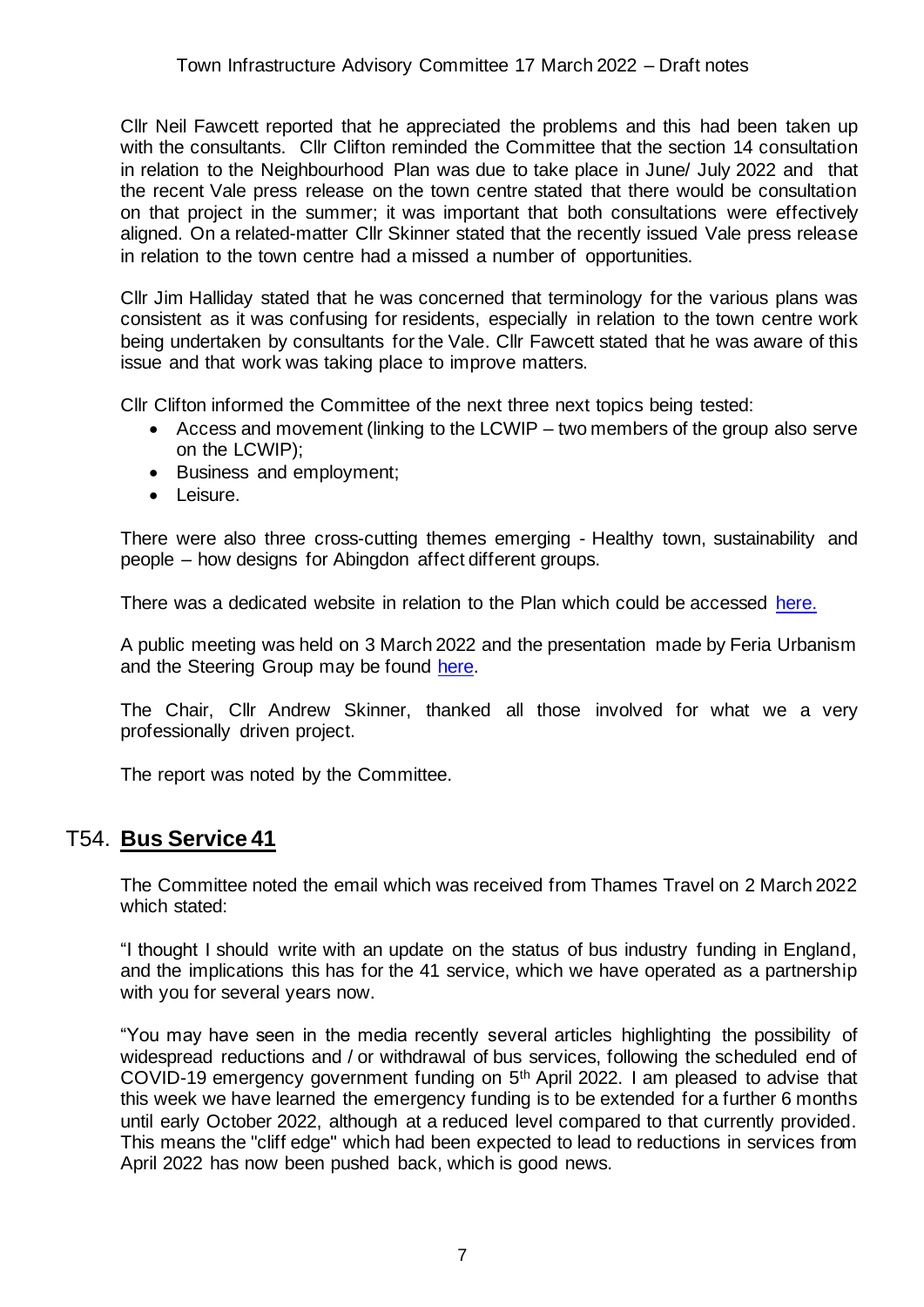"Bus patronage remains depressed, however, compared with pre-pandemic levels. We are currently seeing around 75% of the passenger numbers on our network that we would have expected to see at this time of year before the pandemic. On services like the 41, with a high proportion of elderly passengers this number is lower still, at around 65%. As government funding is reduced, we need patronage to return to around 90% of prepandemic levels in order to avoid having to make cuts to services.

"One issue which particularly affects the 41 service is the reimbursement that we receive from Oxfordshire County Council for carrying concessionary pass holders on our services. These passengers make up around 75% of the total users of the 41 service. During the pandemic the County followed government guidance and continued to pay 100% of the level that we received for these passholders prior to pandemic, despite actual passenger volumes being significantly impacted by lockdown restrictions, guidance on shielding and government messaging to avoid public transport etc.

"Government has issued Local Transport Authorities with revised guidance, advising them that they should taper down the level of additional concessionary funding provided to us over the 2022-23 financial year - with a view to returning to paying only for actual journeys made by the beginning of the 2023-24 financial year. So far, Oxfordshire County Council has not formally stated their intention with regard to this guidance, however we understand through discussions with them that they are minded to implement this from April 2022. If this happens, we will not be able to continue to operate service 41 for the current contract price of £30,000 per year and would need an additional £15,000 in order to cover the costs of continuing to provide the service.

"I recognise that this will not be welcome news but thought you would appreciate being made aware of the issue so we can consider together what can be done about it. We are looking at making any necessary changes to our services around the end of August, once we have a better handle on how patronage has recovered after a sustained period of COVID-19 restrictions being lifted and once we better understand the picture regarding funding. This will hopefully give us some time for discussions to take place."

The Chair, Cllr Andrew Skinner and the Town Clerk had met with representatives of Thames Travel on 14 March 2022 to discuss matters. Thames Travel had explained the issues in relation to passenger numbers as a result of the pandemic and the change to the various subsidies which would have a negative impact on the service in detail. Based on current estimates they stated that they could continue to operate the timetable as agreed with the Town Council to 30 September 2022. After that date unless further support was obtained it would be necessary to make cuts to the service. Cllr Skinner and the Town Clerk had outlined the Town Council's position, that it was looking at the way in which it supported local bus services but that it had set a budget of £30,000 for 2022/23, a matter resolved by the Council in January 2022 and there were no plans to release any further support to the service. It was therefore noted that the service 41 would very likely appear on the list of routes which were "at risk."

The Town Clerk stated that this made it important that we progress our own review and would speak further with the Chair regarding the timescales with a view to updating the next Council meeting.

Cllr Jim Halliday stated that there was a need to publicise this service more effectively including in the Town Crier, where the route goes and the fact that the Town Council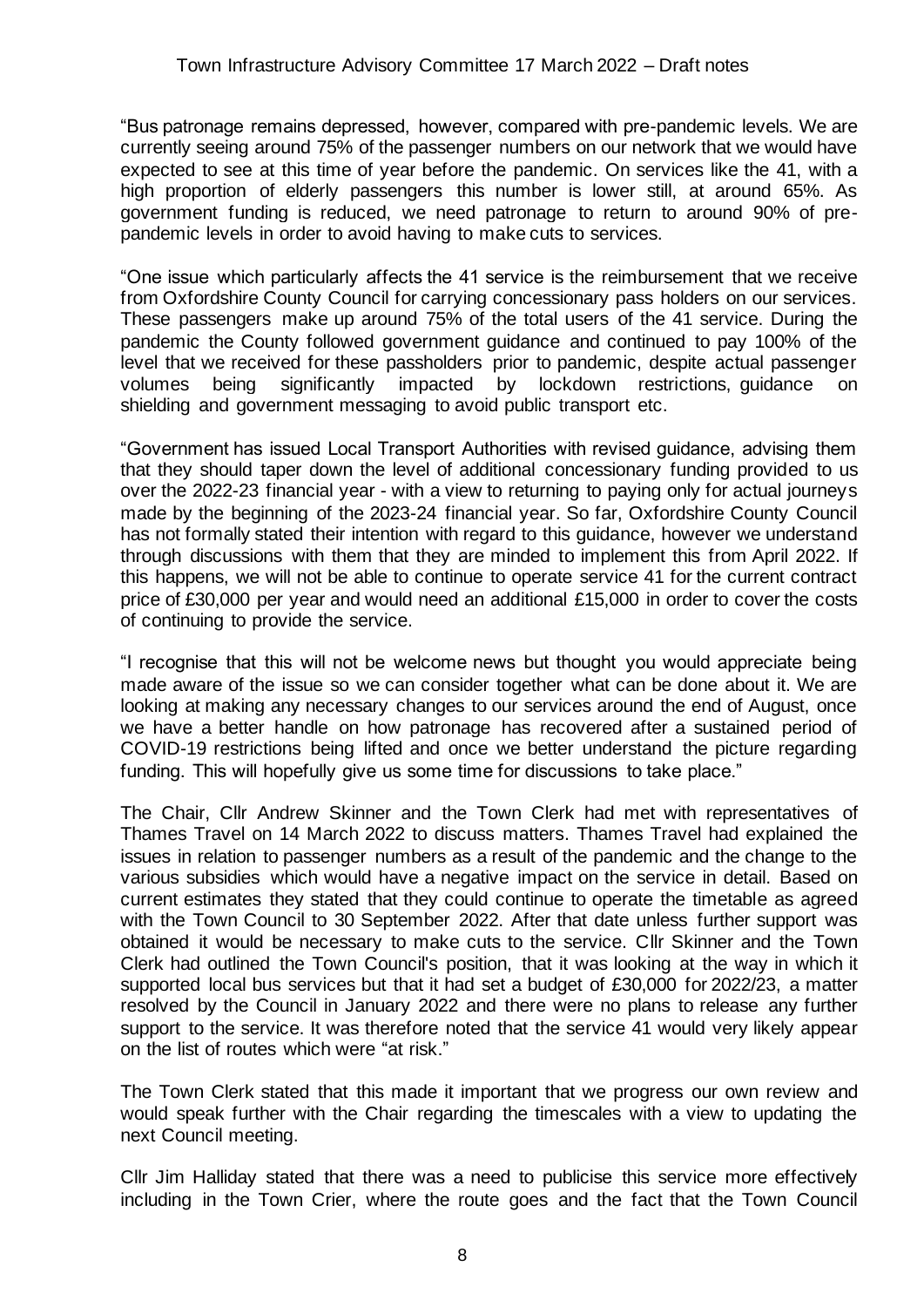#### Town Infrastructure Advisory Committee 17 March 2022 – Draft notes

support this service. He also stated that previously the committee had agreed to receive the usage statistics. The Town Clerk apologised that this was not on the agenda this time but would ensure that these statistics appeared on future agendas. It had been reported that last week there had been 239 passengers and that they were running at about 60% of pre-Covid usage.

The report was noted, and Cllr Skinner and the Town Clerk would report further at the next meeting.

## T55. **Corporate identification on Town Council-funded infrastructure**

The Chair, Cllr Andrew Skinner, had requested that this item be included on the agenda with a view to inclusion of corporate identification on Town Council owned and funded infrastructure, which could include bus shelters, some litter bins and perhaps public seats.

The officers had advised that such work could be funded from the street furniture budget.

For information the Committee noted the 2022/23 street furniture budget allocated to this committee was as follows:

- Bus shelters: £6,667 plus earmarked reserve £8,054 (potential to extinguish or vire elsewhere if commercial arrangement is made for advertising and provision of replacement and repair and maintenance of existing shelters).
- Other street furniture: £6,667 plus earmarked reserve £8,054.

Cllr Skinner clarified his request and stated that it was not his intention that all existing street furniture was marked with corporate identification but that it be council policy from herein when we install infrastructure in the future so that people know that we have provided the items concerned. Cllr Grace Clifton agreed that this was a sensible approach and she would not recommend retro-fitting. Councillor Jim Halliday noted that there were already items of council property which had such identification, for instance the flower tubs. However, this was not a feature of the bus shelters, and such identification would be useful. Cllr Rawda Jehanli felt that it was very important that Town Council infrastructure was identified in this way as it was important that residents knew how their money was spent.

Members considered that it would be helpful to give guidance to the officers in relation to the council's wishes and then it should be considered to be an operational matter in relation to implementation for the Cemetery and Outdoor Services Manager to use his discretion.

**It was recommended to the Town Council that authority be delegated to the Cemetery and Outdoor Services Manager to utilise funding from the street furniture budget to incorporate appropriate corporate identification on street furniture, at his discretion.**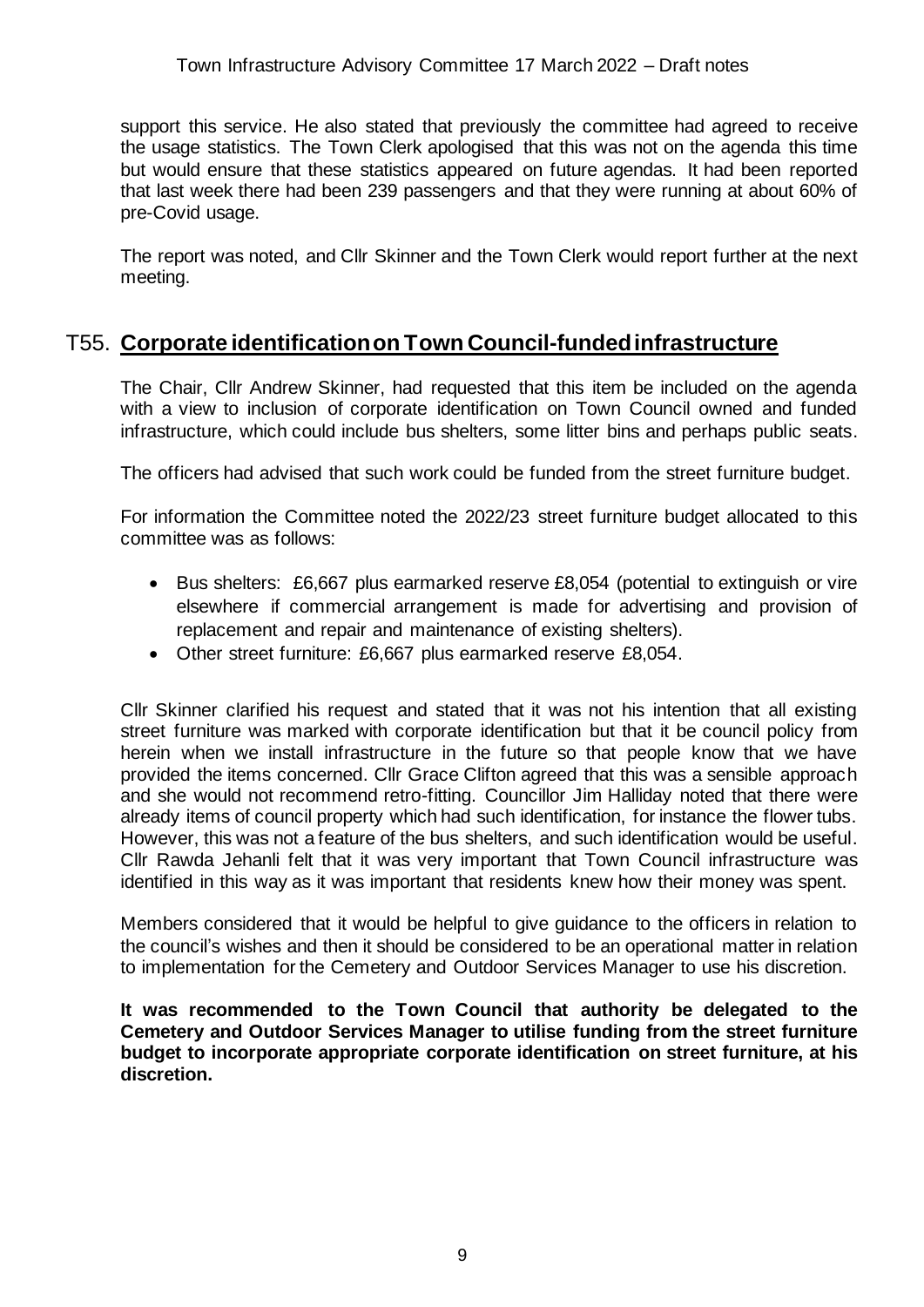## T56. **Cycling and Pedestrian Matters**

The committee received an update in relation to the above.

Cllr Eric de la Harpe reported as follows:

- LCWIP (Local Cycling Walking and Infrastructure Plan). A draft had been produced by the County Council in the last few days. The plan was wider in scope than the volunteer led LCWIP; for example, its geographical reach extended to Radley and it has more route on it than the volunteer-led document.
- The design work in relation to the Bridge Street / East Saint Helen Street junction will shortly be completed by SUSTRANS and they would value the opportunity make a presentation to councillors. The consensus was that it should be presented to all Members.
- SUSTRANS also has a project to dedicate benches along its routes which had silhouettes behind them to represent under a Jubilee project entitled "Portrait Benches." They would be made of railway sleepers and each bench had three silhouettes behind them to represent "local heroes." They wished to place one of the five benches which they have planned, in Abingdon. They have requested assistance from the Town Council in publicising its project as the timescales were so short and passing on any information they sent us. In this regard the Town Clerk advised that any publicity should be sent to the Community Services and Events Officer [andy.crick@abingdon.gov.uk](mailto:andy.crick@abingdon.gov.uk) Cllr Eric de la Harpe shared their document with the Committee. In response to a question from Cllr Charlie Birks in relation to ongoing maintenance and he had concerns regarding the silhouettes. Cllr de la Harpe would check with SUSTRANS. The Town Clerk gave the opinion that responsibility would rest between the landowner – unlikely to be the Town Council – and SUSTRANS. Most of the land along the local route was District Council land and Cllr de la Harpe would liaise with them accordingly. Cllr Jim Halliday advised that the District Council have an Arts Officer who SUSTRANS should contact.

The Chair, Cllr Andrew Skinner, had requested the committee consider the installation of some cycle racks to service the Roysse Court offices, Registration Office and Guildhall. The committee considered this matter. It was noted that there were bicycle racks proximate to this location, in front of the Abbey Hall /Abbey Cinema and that these were available to visitors to the Town Council offices. Cllr Neil Fawcett stated this was also more secure in the evening as the cinema was open but the racks had sometimes been full and therefore we should consider whether there might be space for more. Consequently, at this stage the committee did not recommend proceeding with installation of further racks in this area.

The report was noted.

# T57. **Public convenience provision in Abingdon**

The Committee received a [report](https://www.abingdon.gov.uk/wp-content/uploads/2022/03/Item-11-Abingdon-Public-Conveniences-17.3.22-Town-Infrastructure-Advisory-Cttee.pdf) from Cllr Charlie Birks with regards to public convenience provision.

Cllr Birks Stated that there were numerous problems in relation to public toilets in the town, which were often out of order and had notices referring to other toilets which themselves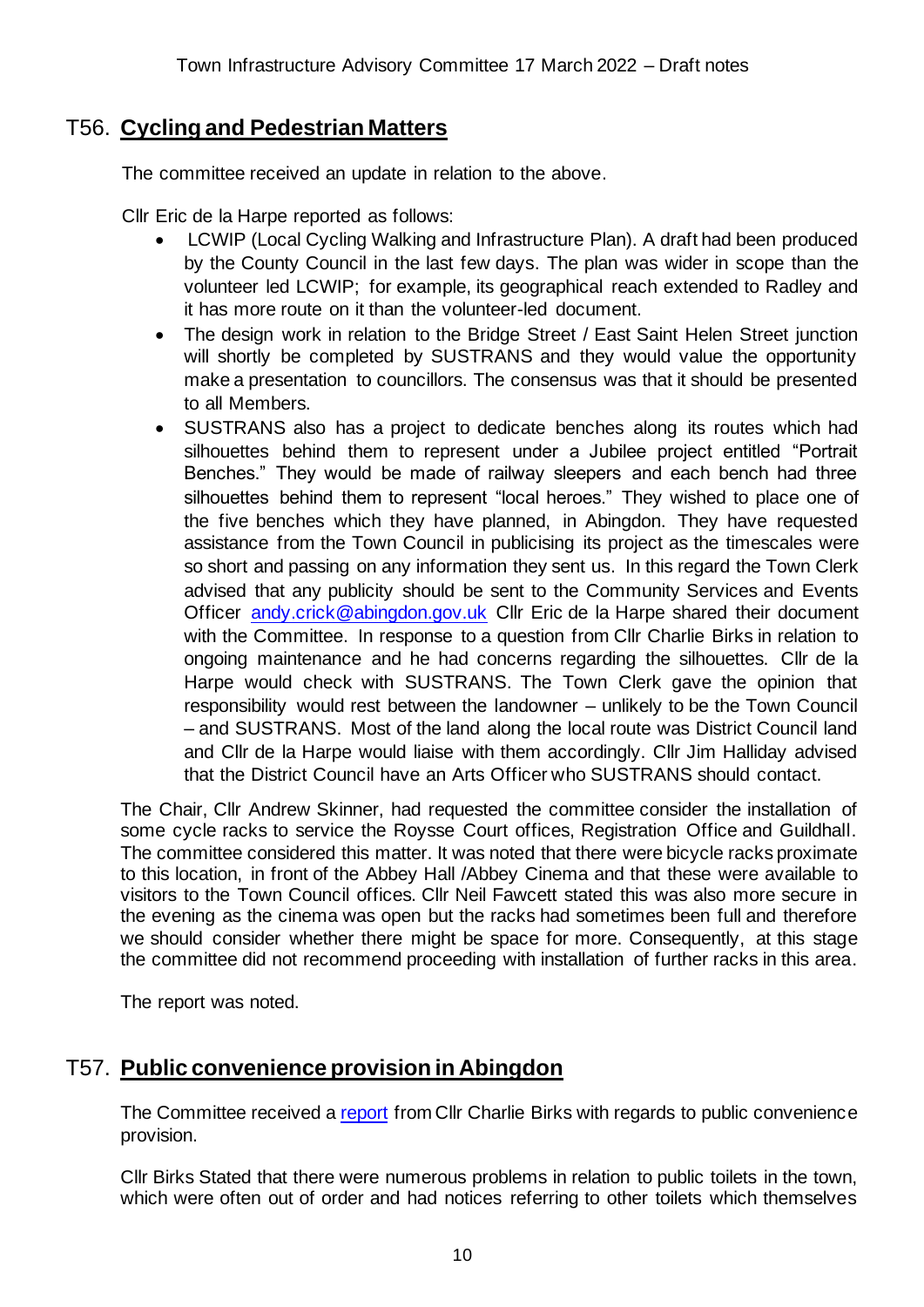were not open. Recently of the three assessable District Council toilets only one – in the Charter – opened and that with some difficulty. He stated that in stark comparison to the District Council facilities the "Space for Change" at the Guildhall was a good example of how facilities should be presented to the public - in good condition, warm and clean.

Cllr Jim Halliday stated that from his observation the cleaner regularly attended the different facilities, and this was not a problem; the problem was maintenance. He stated that the District Council needed to undertake basic repairs to its public toilets and when repairs needed to be undertaken this needed to be done quickly. The facilities also needed to be regularly checked.

Cllr Neil Fawcett stated that Vale Members had the same discussions and concerns. He understood that vandalism was the primary problem which affected Abbey Meadow toilets and this could also explain the missing notices. The Vale was aware and trying to address the issues. The primary problem for the Charter was the condition of the building itself. They were looking higher-level "portaloos" to meet the immediate need. Different facilities and toilets would be repaired and then vandalised again very quickly. There was then a longer-term discussion to be had in relation to toilet provision which we may take a view on. One approach undertaken in towns was rather than have public toilets there is a scheme involving local businesses, which had worked in some towns.

The report was noted. It was proposed by Cllr Charlie Birks and seconded by Cllr Jim Halliday and **recommended to the Town Council that the Town Clerk write to the District Council:**

- **1. To ask for an update in relation to the toilets at Hales Meadow.**
- **2. State that the toilets in the Abbey Meadows require urgent repair specifically the Changing Spaces facility; and those in the Charter are dilapidated – what are the Vale's intentions.**
- **3. To request that the District Council review all their signage in relation to the public toilets and keep them up to date.**
- **4. In recognition of fact that that any works in relation to the public toilets will take some time to complete hat the Town Council requests a contribution from the District Council amounting to 50% of the costs incurred by the Town Council in operating the "Space for Change" in the Guildhall.**

## T58. **Land and Property review**

At the last meeting Members had requested an update regarding ownership of land and property in Abingdon.

The Town Clerk reported:

Responsibilities for these matters primarily spanned over three committees:

• Environment and Amenities: to oversee all arrangements in the town relating to recreation areas and open spaces, including the responsibilities of the various local authorities and arrangements in place for the management and maintenance of open spaces;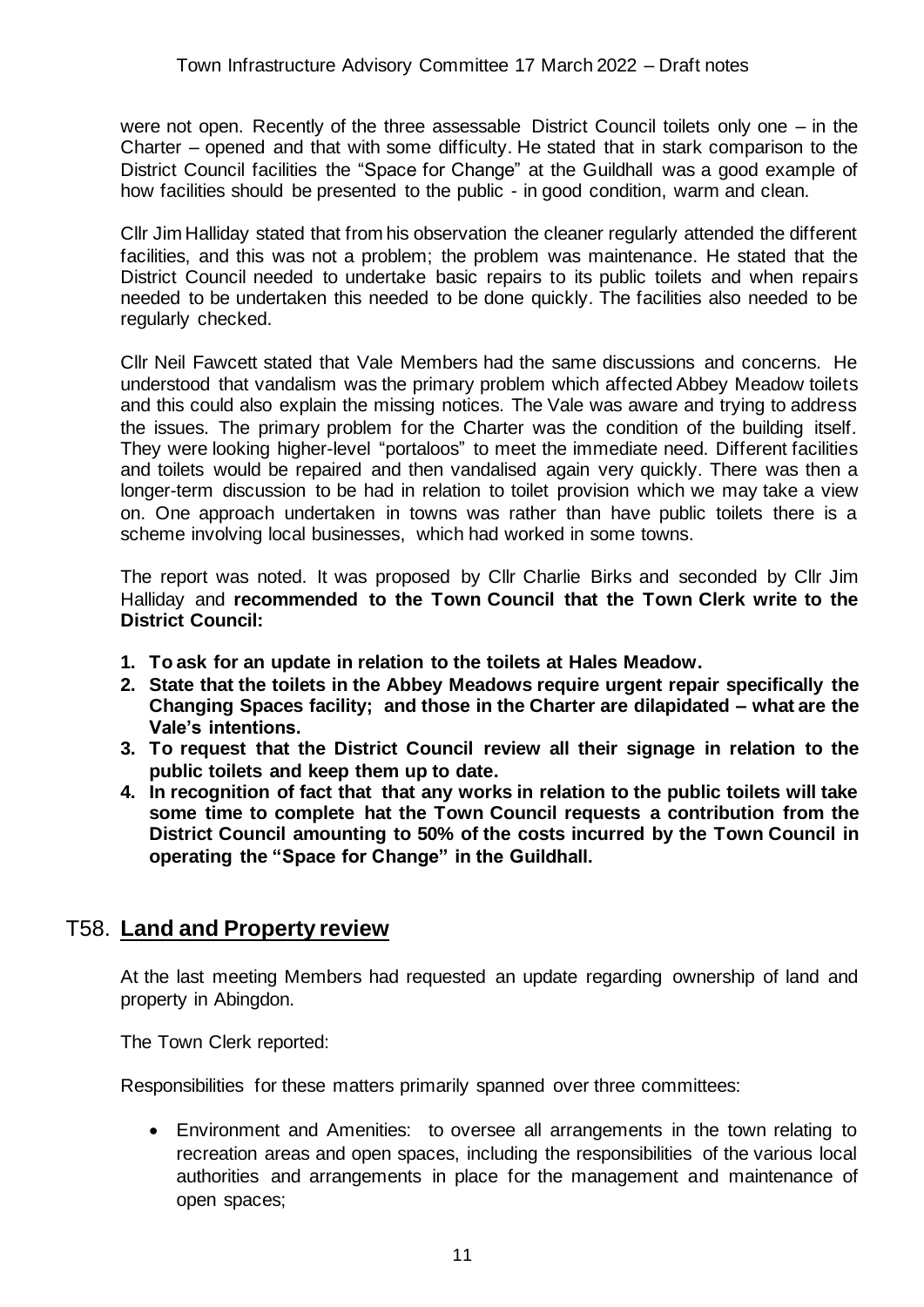- Finance, Governance and Asset Management: the disposal, acquisition or renewal of any property interests;
- Town Infrastructure: the Neighbourhood Plan and making representations to the planning authority; to consider all matters in relation to highways, footpaths and bridleways; to consider all other consultations as may relate to services operated in the town including leisure and recreation.

Town Council land:

The Town Council was clear on what land it maintained but we were aware of legacy issues in relation to ownership of communal areas. The work to clarify land holdings was almost complete and land holdings mapped in the Council's GIS system (Pear). Lists of parcels of land which were maintained but not owned by the council would be brought forward to future meetings of the relevant committee with officer recommendations for action, for consideration. These recommendations would depend on a number of factors including the maintenance issues in relation to the land, the community benefit of the land, environmental and financial implications.

Vale of White Horse District Council land:

Town Clerk reported that based on our conversations with Vale officers although early in 2021 we understood that the Strategic Property Review (SPR) would report by the end of that year, it currently in its early stages. From what he understood there was a quarterly meeting of the SPR, which has had its first initial meeting. They were looking at the various land owned by the Vale and the process was for the SPR group then to consult with local members regarding these various areas, with the consultation responses then being considered by the next quarterly meeting. He understood that it is then that parishes would be approached regarding any proposed transfers.

He had been told there was no timetable but that the process would be ongoing for the next 12 months. On being pressed it was not clear how quickly this would move from discussions to actions, but he understood that as a result of the Town Council's desire to engage in constructive discussions the Abingdon part of the review is in the first tranche.

He would report further with any updates to this and the other committees at future meetings.

The report was noted.

## T59. **Stratton Way - underpass**

Cllr Jim Halliday reported that the mural in the underpass at Stratton Way had been repaired and repainted at a previous Jubilee and this would be an appropriate small project to celebrate the Platinum Jubilee.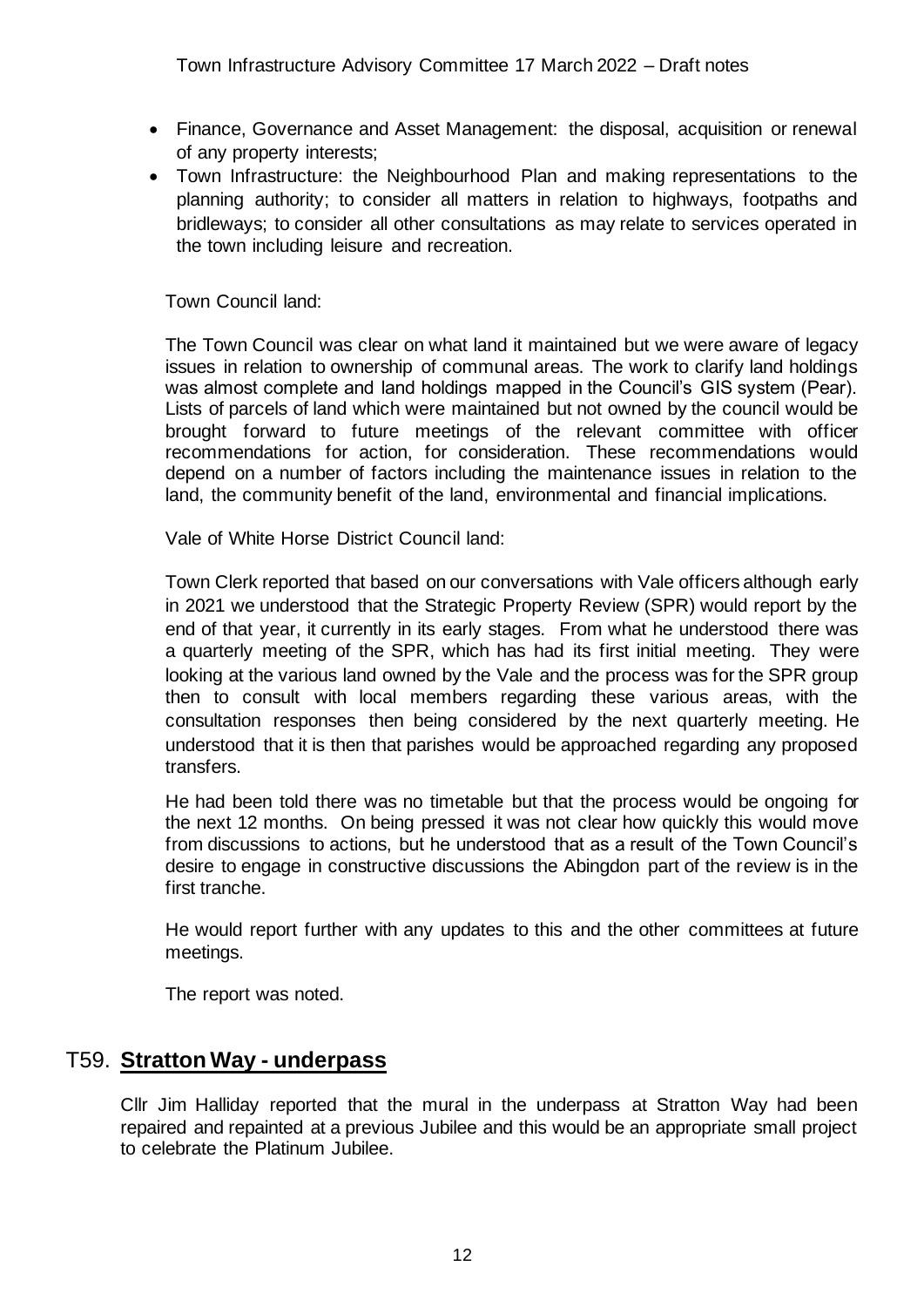It was proposed by Cllr Jim Halliday, seconded by Cllr Grace Clifton and **recommended to the Town Council that:**

**a) the Town Clerk seeks approval from the relevant Oxfordshire County Council Department to permit the Town Council to repair and repaint the murals in the Stratton Way underpass;**

**b) that once permission has been obtained, the Town Council commissions a local artist (ideally to be aided by pupils of Abingdon schools) to undertaken repairs to the existing murals in the Stratton Way Underpass (as happened during a previous Jubilee year) and install a new Platinum Jubilee mural on those parts of the underpass which currently do not feature a mural; and** 

**c) the committee delegates approval of the contracting arrangements to the Town Clerk in consultation with the Committee Chair.**

It was noted that if agreed this work would need to be funded from the Street Furniture budget and it is suggested a budget of £5,000 be allocated. In terms of the timing of the work we would suggest the period July to December 2022. The allocation to street furniture other than bus shelters, for 2022/23, was: £6,667 plus earmarked reserve £8,054.

## **CONSULTATIONS**

## T60. **Joint Design Guide**

The Committee considered the Joint Design Guide produced by Vale of White Horse and South Oxfordshire District Councils, of which all Members had previously received notification. There was a dedicated website for the Guide which may be accessed [here.](https://data.southoxon.gov.uk/JDG/Guide.html)

It was noted that the closing date for the consultation was 15 March 2022 but, having regard to our meetings' cycle, the Town Council had been granted an extension to 31 March should it wish to respond corporately.

The chair, Cllr Andrew Skinner expressed concern regarding how useful this guide was. He stated that it seemed to be addressed to developers and it would have been helpful to have had something to guide the individual who may be looking to undertake building work. He stated that he had looked at other guides which were more helpful, mentioning one produced for Milton Keynes in this regard. Cllr Andrew Skinner would send a comment to the Town Clerk for inclusion in any response.

Cllr Jim Halliday stated one of the issues faced by the Planning Panel was the lack of guidance on sustainability and this would be a good vehicle to communicate such guidance; therefore he would look at it and feed some comments back to the Town Clerk. Cllr Grace Clifton stated that the Neighbourhood Plan Steering Group was aware of the guide. She felt it had been written to a very high level and posed the question as to how you could possibly encompass everything across the Vale and South across its varied urban and rural areas in such a publication.

**Recommended to the Town Council that authority to respond to the consultation be delegated to the Town Clerk taking into account the above and any other points brought forward by Members.**